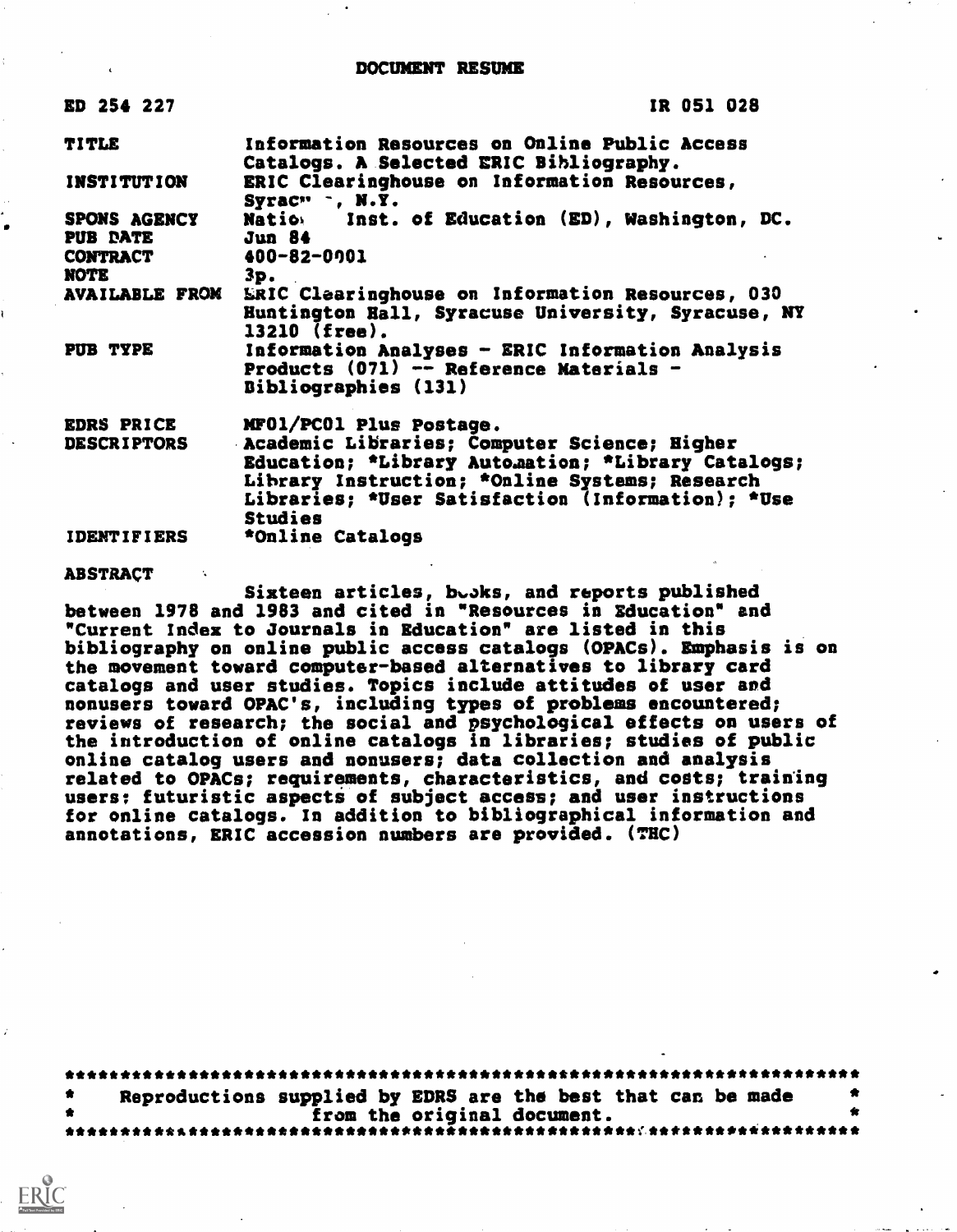

## INFORMATION RESOURCES<br>ON...

f'

ONLINE PUBLIC ACCESS CATALOGS A St-ected ERIC Bibliography

U.S. DEPARTINENT OF EDUCATION NATIONAL INSTITUTE OF EDUCATION

- EDUCATIONAL RESUURCES INFORMATION CENTER (ERIC)
- 1.) This document has been reproduced as received from the person or organization ongsnseng R.
- Minor chsnges hove teen made to improve reproduction quality
- Pointe of mew o opinions stated m this document do not necessarily represent official NIE position or policy

 $\epsilon$ 

BEST COPY

Citations in this bibliography were selected from the Educational Resources Information Center (ERIC) indexes Resources in Education (RIE) and Current Index to Journal in Education (CIJE).

Anderson, Rosemary, et al. *Library of Congress online public catalog users survey*. Washington, DC: Library of Congress, 1982. (ERIC Document Reproduction Service No. Ed 231 348; MF- \$.97/PC - \$9.15)

Report of an attitude survey of uses and nonusers toward online public access catalogs (OPAC's) at the Library of Congress. Types of problems encountered and list of recommendations are included.

Corey, James F., et al. Involving faculty and students in the selection of a catalog alternative. Journal of Academic Librarianship, January 1983, 8(6), 328-333. (Available UMIs EJ 276 770)

Participation by library users in the decision-making process strengthened the University of Missouri's decision to develop an online catalog. Alternatives to the card catalog were demonstrated to faculty, staff and studen

Broadus, Robert N. Online catalogs and their users. College and Research Libraries, November 1983, 44(6) 458-467. (Available UMIn EJ 291 949)

This review of research on online public access catalogs sponsored by the Council on Library Resources reports the methodology and findings of a survey of 29 institutions. A 36 item bibliography is included.

Estabrook, Leigh. The human dimension of the catalog: Concepts and constraints in information seeking. Lib-ary Resources and Technical Services, January-March 1983, ?7(1), 68-75. (Available UM., EJ 274 797)

Looks at the social and psychologies effects on users of the introduction of online catalogs in libraries.

Ferguson, Douglas, et al. Public online catalogs and research libraries. Final Report. Stanford, CA: Research Libraries Group, 1982. (ERIC Document Reproduction Service No. ED 229 014; MF- \$.97/PC - \$14.40)

Study of public online catalog users and non-users at 31. libraries representing 17 different online catalogs. Discusses implications and notes a general patron acceptance of online catalogs.

Freezing curd catalogs. Washington, DC: Association of Research Libraries, 1978. (ERIC Document R production Service No. ED 227 861; MF-\$.97/PC - \$7.40)

Overview of the movement toward computer-based alternatives to library card catalogs. Includes COM catalogs, authority control systems and machine-readable files.

Graham, Peter S. Technology and the online catalog. Library Resources and Technical Services,<br>January-March 1983, 27(1), 18-35. (Available UMI: EJ 274 795)

Discussion of trends in computer technology and their use in library catalogs covers concept of bandwidth; computer hardware differences; distributed processing systems and databases; optical disk storage; networks; transmission media; and terminals.

Kaske, Neal K. & Sanders, Nancy P. A comprehensive study of online public access catalogs: An overview and application of findings. Volume III of three volumes. Final report. Dublin, OH: OCLC Online College Library Center, Inc., 1983. (ERIC Document Reproduction Service No. ED 231 404; MF-\$.97/PC - \$9.15)

This report covers the background, scope and findings of a multifaceted research project which focused on data collection and analysis related to online public access catalogs (OPAC's).



ERIC. Clearinghouse on Information Resources, Syracuse University School of Education, Syracuse, N.Y. 13210, (315) 423-3640

2

 $IRC$ 51038

ERIC